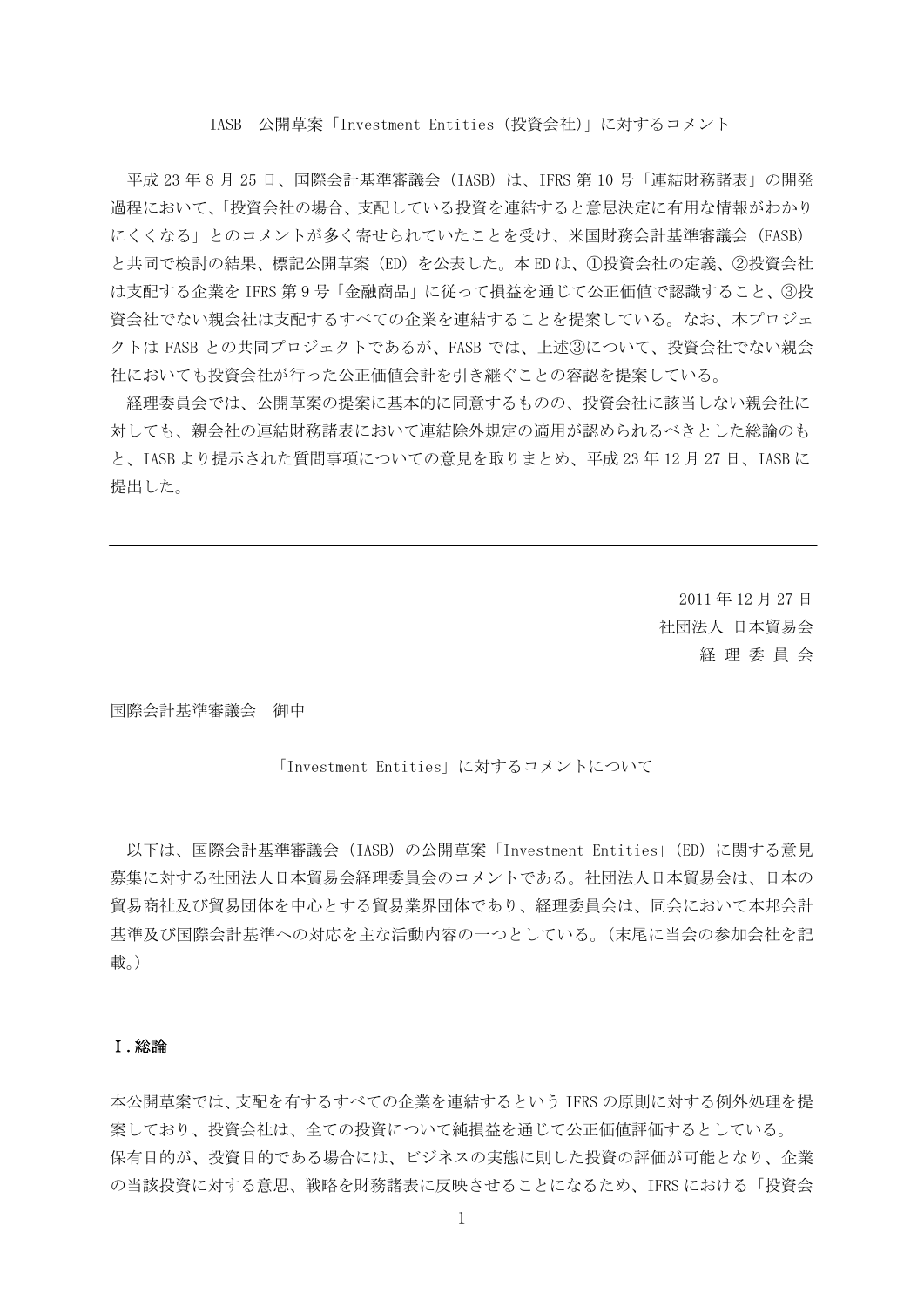社」の導入コンセプトならびに投資会社の要件に、基本的に同意する。

ただし、投資会社に該当しない親会社に対しても、親会社の連結財務諸表において連結除外規定 の適用が認められるべきと考える。

また、FASB からも、「投資会社」及び「投資不動産事業体」について公開草案が公表されている が、これらと当公開草案とは提案内容に相違があると思われる。コンバージェンスの観点から、 FASB と整合性をとるようにして頂きたい。

#### Ⅱ.各論(各質問に対するコメント)

【Question 1】

支配している企業を連結するのではなく、それらを純損益を通じて公正価値で測定すべき、性質 上、一般に投資企業として考えられている種類の企業があることに同意するか。その理由又はそ う考えない理由は何か。

同意する。

¾ 公正価値にて測定する提案に合意する。財務諸表には、その取引の経済実態が適切に反映さ れるべきであり、投資会社の投資の保有目的は投資先への支配や影響の度合いに係らず、キ ャピタルゲインや投資収入(配当・利息)であり、従い公正価値にて測定されるべきである と考える。

#### 【Question 2】

支配している企業に対する投資を純損益を通じて公正価値で測定することを要求すべき企業を識 別するため、この公開草案における要件は適切であることに同意するか。同意しない場合、どの ような代替的な要件を提案するか、また、それらの要件の方が適切であるという理由は何か。

投資会社の要件として「資金のプール」(第 2 項(d))を除き同意する。

### 【Question 3】

企業は、次に関連するサービスを提供している(又は提供する企業への投資を保有している)場 合でも、投資企業としての要件を満たすのに適格となるべきか?

(a) 企業自身の投資活動

(b) 報告企業以外の企業の投資活動

その理由又はそう考えない理由は何か。

一般的な投資顧問業であり、純投資を損なうまでのサービスであるとは考えないため、投資会社 の定義に該当すると考えるべきである。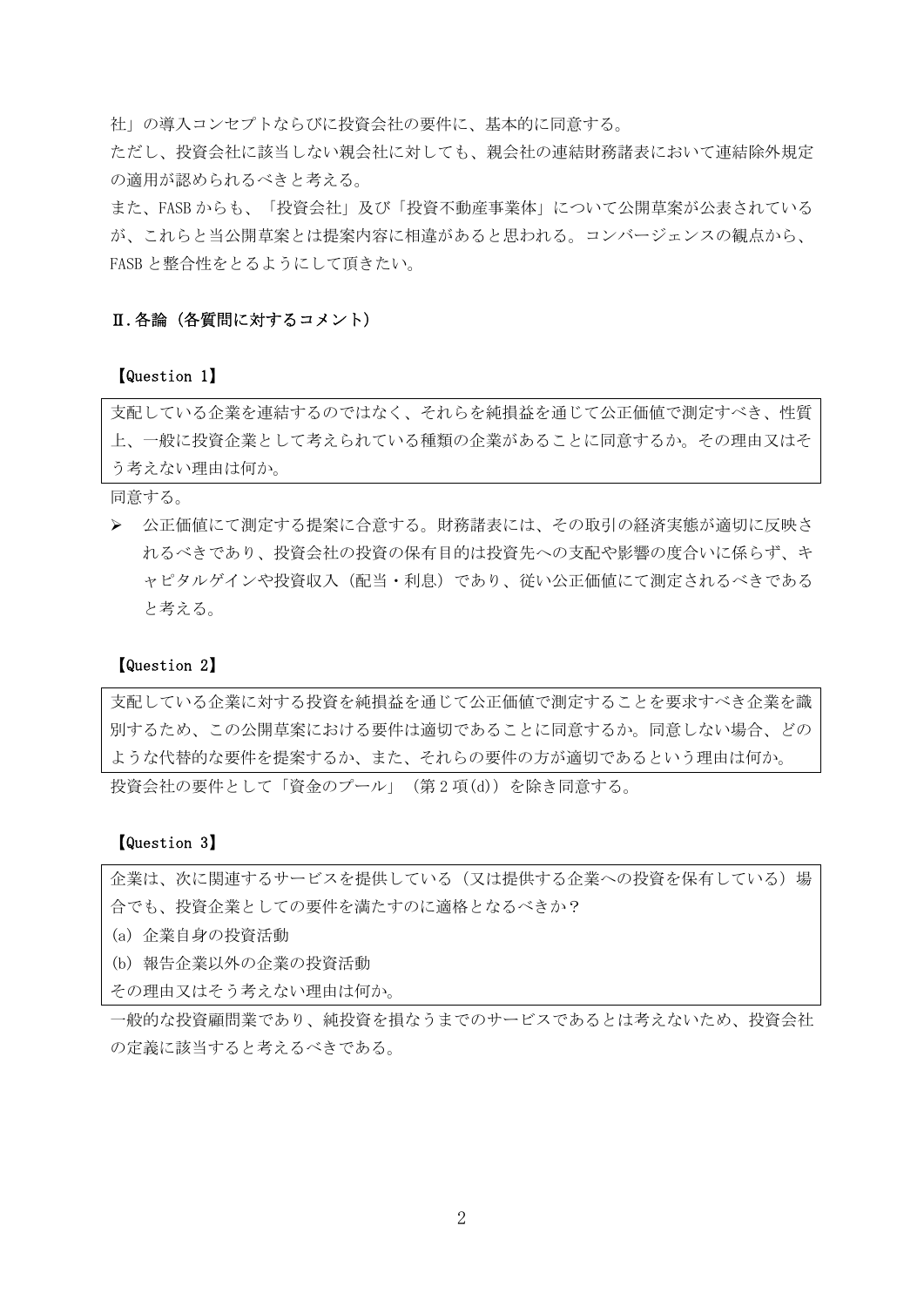【Question 4】

- (a) ファンド・マネージャーとの関連のない単一の投資者がいる企業は、投資企業としての要件 を満たすのに適格となるべきか。その理由又はそう考えない理由は何か。
- (b) 適格となる場合、この要件を満たすことになるべきと考える構造又は事例、及び BC16 項で 当審議会が提起した懸念にどのように対処することを提案するかを記述されたい。

投資会社の定義に該当するとすべきである。

▶ 100%出資の投資ビークルであっても、資本増価、配当収益、またはその両方の享受する ために投資を行っているという実態に何ら変わりは無い。会計基準は会社の実態を写像す るのが本来の役割であり、必ずしも親会社と利害関係のない複数の投資家の参加を要件と する必要はないと考える。

### 【Question 5】

投資不動産を保有している投資企業には、IAS 第 40 号の公正価値モデルの適用を要求すべきで あることに同意するか。また、本公開草案で提案されているその他の測定ガイダンスは、IFRS 第 9 号及び IAS 第 39 号「金融商品:分類及び測定」に定められている金融資産のみに適用する必 要があるということに同意するか。その理由又はそう考えない理由は何か。

同意する。

¾ 投資会社が保有する資産は全て FVTPL 処理される事が投資家に対して最も有用な情報を提 供すると考える。

#### 【Question 6】

投資企業の親会社で自身は投資企業でない企業が、投資企業である子会社を通じて保有している 企業を含めて、支配しているすべての企業の連結を要求することに同意するか。同意しない場合、 当審議会の懸念にどのように対処することを提案するか。

投資企業の親会社は、親会社自身が投資企業である場合を除き、投資企業である子会社の投資先 を連結することにつき、以下の理由より同意しない。

- ¾ 親会社が投資会社であるか否かに関わらず、投資会社である子会社とそれを支配している 親会社の投資目的は、通常、同一と考えられる。
- ¾ 投資企業においては連結情報が最も有用な情報ではないと理解され、その結果 FVTPL の処 理が採用されたと考えられるが、その有用性は投資企業の親会社における連結財務諸表に おいても性質を異にするところではない。従い、親会社が投資会社か否かであるかで会計 上の処理が異なる必要はなく、また、財務諸表の比較可能性の観点からも FVTPL の処理に 統一すべきである。債権者保護の観点から見ても、投資企業による投資は、投資企業の親 会社の連結財務諸表にて資産計上されたとしても債務返済のために自由に処分することは できず、そのような資産を計上することはかえって投資者の判断をミスリードする可能性 が高いと考える。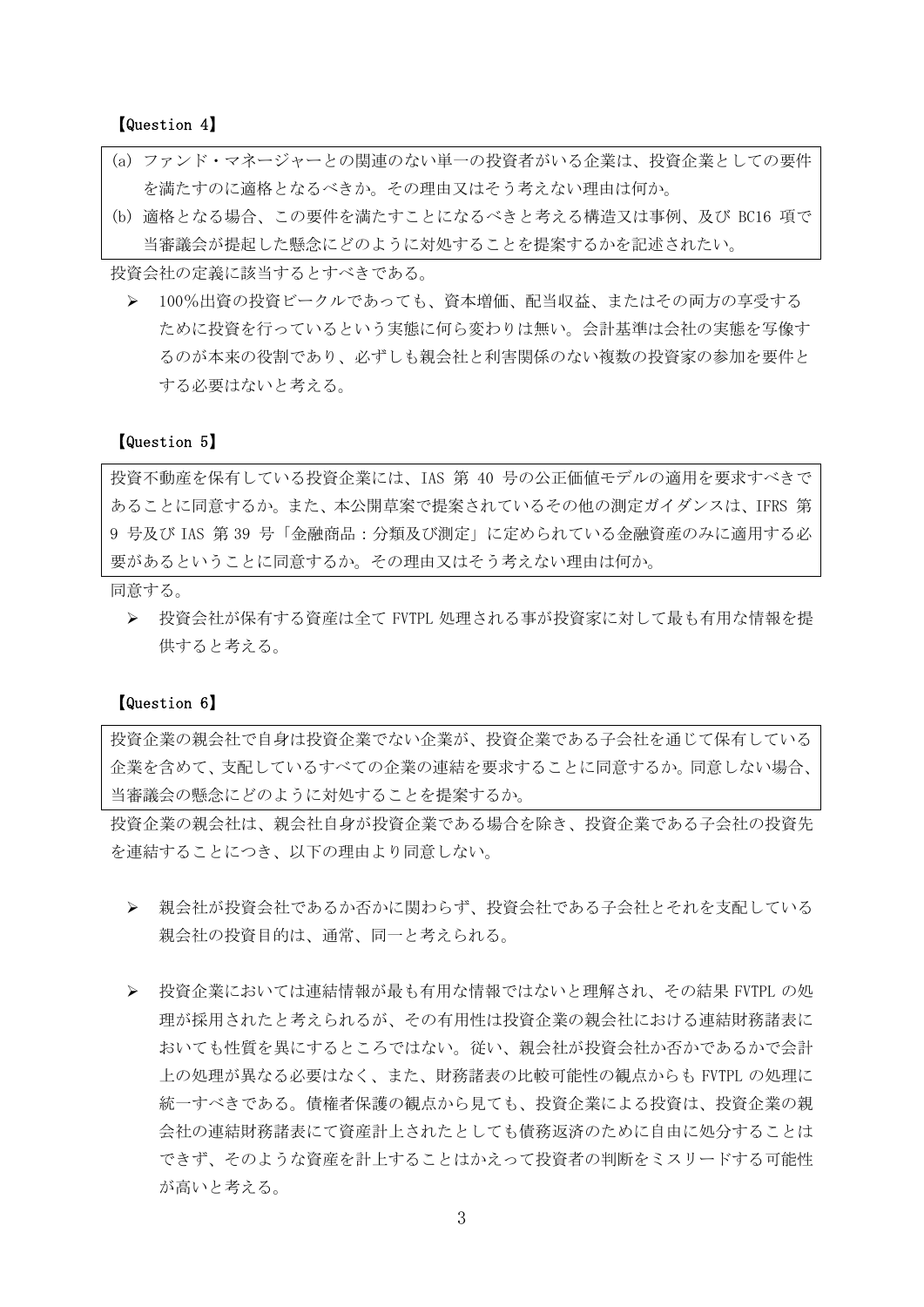¾ BC16 に記載ある IASB の懸念は理解するも、それへの対処は内部統制や外部監査に委ねる べき。会計基準は有用な情報を適切に投資家に提供することを可能とする原則に則ったル ールを提供すべきであり、企業実態を反映し難い基準の策定は回避すべきである。

### 【Question 7】

- (a) 投資企業に対して、追加的な特有の開示要求を含めるのではなく、この開示目的を用いるこ とが適切であるとすることに同意するか。
- (b) 開示目的を満たし得る情報に関する適用指針案に同意するか。同意しない場合、その理由は 何か。また、それに代えてどのような提案をするか。

同意しない。

- ¾ 公開草案では、多岐にわたる開示を求めているが、究極的には、FVTPL 処理される投資の 収益、損失が重要であり、その観点から財務諸表利用者にとっての有用性・重要性の側面 及び財務諸表作成者の実務負担の軽減の両面から、以下を始めとした開示項目、その粒度 について再度見直し願いたい。
	- 期首及び期末の純資産、正味投資収益・損失など、多岐にわたる詳細な 1 株当たり情 報
	- IFRS12 号「他の企業に対する持分の開示」で要求されている、重要な非支配持分が存 在する子会社や、関連会社等の要約財務諸表
- ¾ 追加実務負担を回避すべく、既存の手持ち情報の範囲での開示が望ましい。また、投資額 や売却額などビジネスの根幹に関わる情報の開示は要求すべきではない。さらに、投資会 社の親会社が非投資会社である場合、当該親会社における開示についても明確にして頂き たい。

#### 【Question 8】

本提案を将来に向かって適用すること及び関連する経過措置の提案に同意するか。その理由又は そう考えない理由は何か。同意しない場合、それに代えてどのような経過措置を提案するか。そ の理由は何か。

同意する。

但し、初度適用会社にとっても、過去に遡及することなく将来に向かっての適用である事を明確 にして頂きたい。IASB の見解の通り、遡及適用は実務上困難であり、投資家に対し有用な情報と はなりえないと思料する。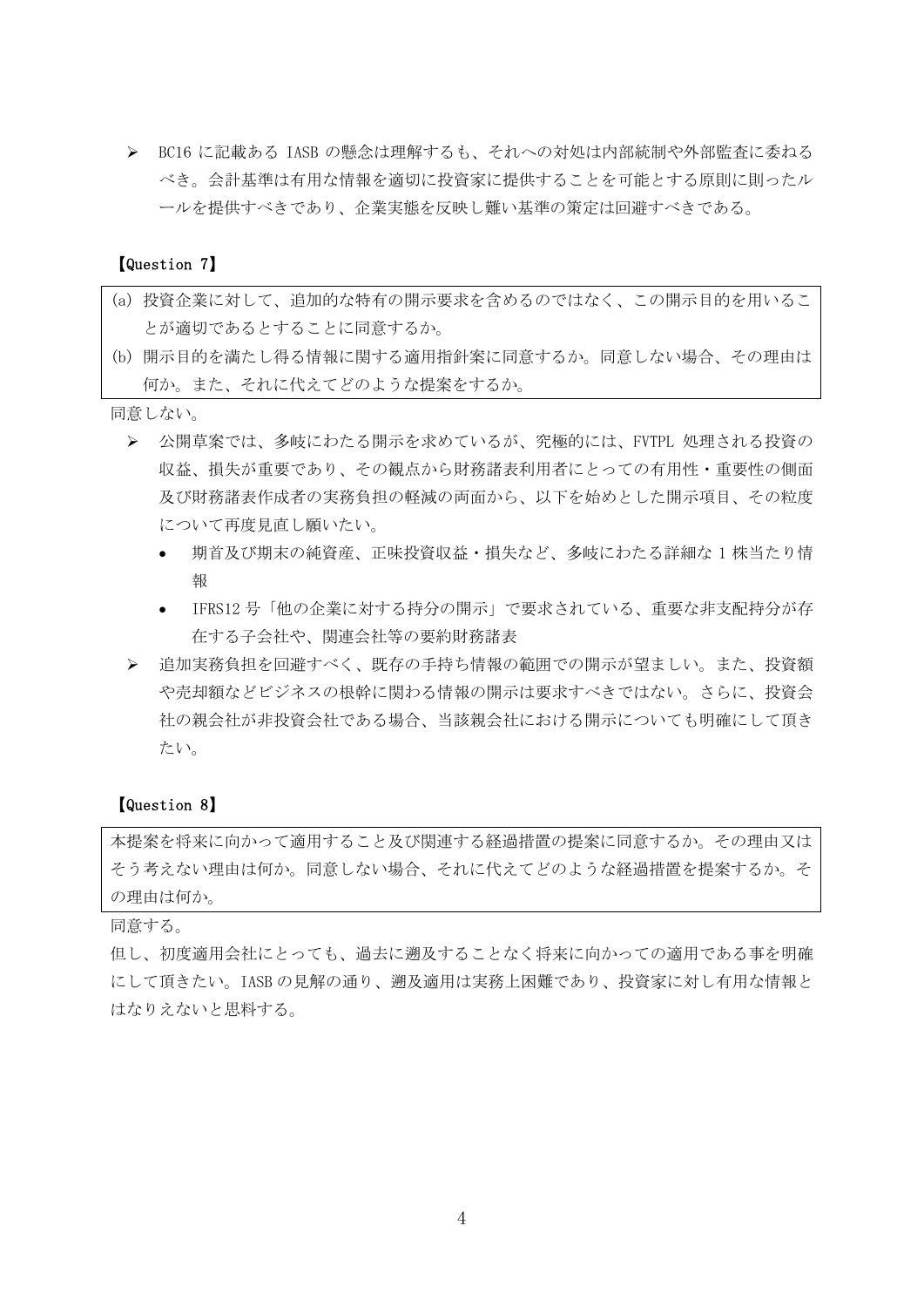【Question 9】

- (a) 強制的な測定の特例を、本公開草案で定義している投資企業にのみに適用するものとするよ うに IAS 第 28 号を修正することに同意するか。その理由又はそう考えない理由は何か。
- (b) 代替案として、本公開草案で定義している投資企業に対して測定の特例を強制し、その他の ベンチャー・キャピタル企業、ミューチュアル・ファンド、ユニット・トラスト又は類似の 企業(投資連動保険ファンドを含む)に対しては当該特例を任意とするように IAS 第 28 号 を修正することに同意するか。その理由又はそう考えない理由は何か。

連結における取扱い(支配下にある投資先は原則として連結するが、投資会社に該当する事業体 に限り、且つ該当する以上強制的に公正価値測定する)と整合するため、投資会社のみに強制適 用する(a)案に同意する。

以 上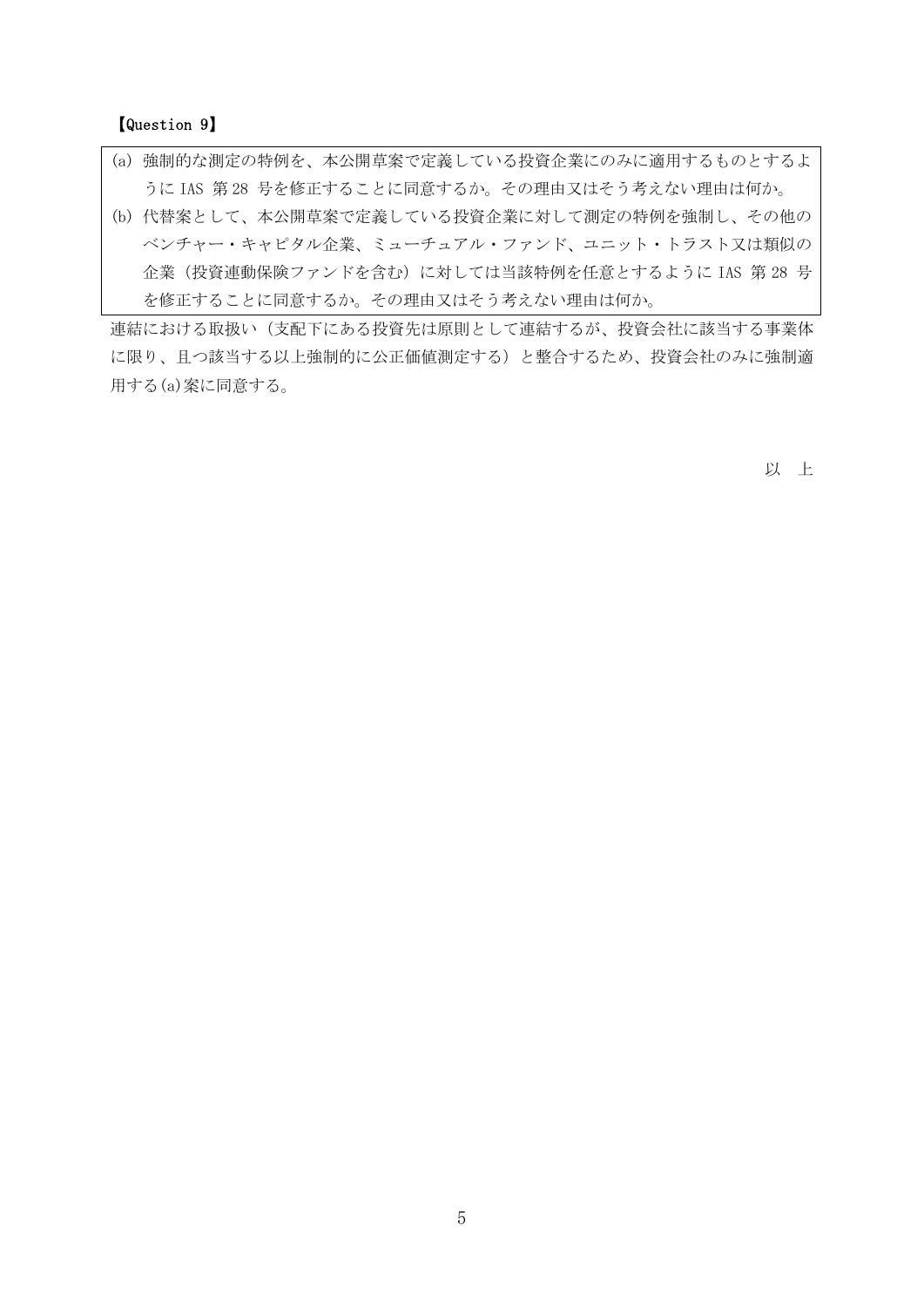### 社団法人日本貿易会

〒105-6106 東京都港区浜松町 2-4-1 世界貿易センタービル 6 階 URL http://www.jftc.or.jp/

### 経理委員会委員会社

CBC 株式会社 蝶理株式会社 阪和興業株式会社 株式会社日立ハイテクノロジーズ 稲畑産業株式会社 伊藤忠商事株式会社 岩谷産業株式会社 JFE 商事ホールディングス株式会社 兼松株式会社 興和株式会社 丸紅株式会社 三菱商事株式会社 三井物産株式会社 長瀬産業株式会社 野村貿易株式会社 神栄株式会社 双日株式会社 住金物産株式会社 住友商事株式会社 豊田通商株式会社

ユアサ商事株式会社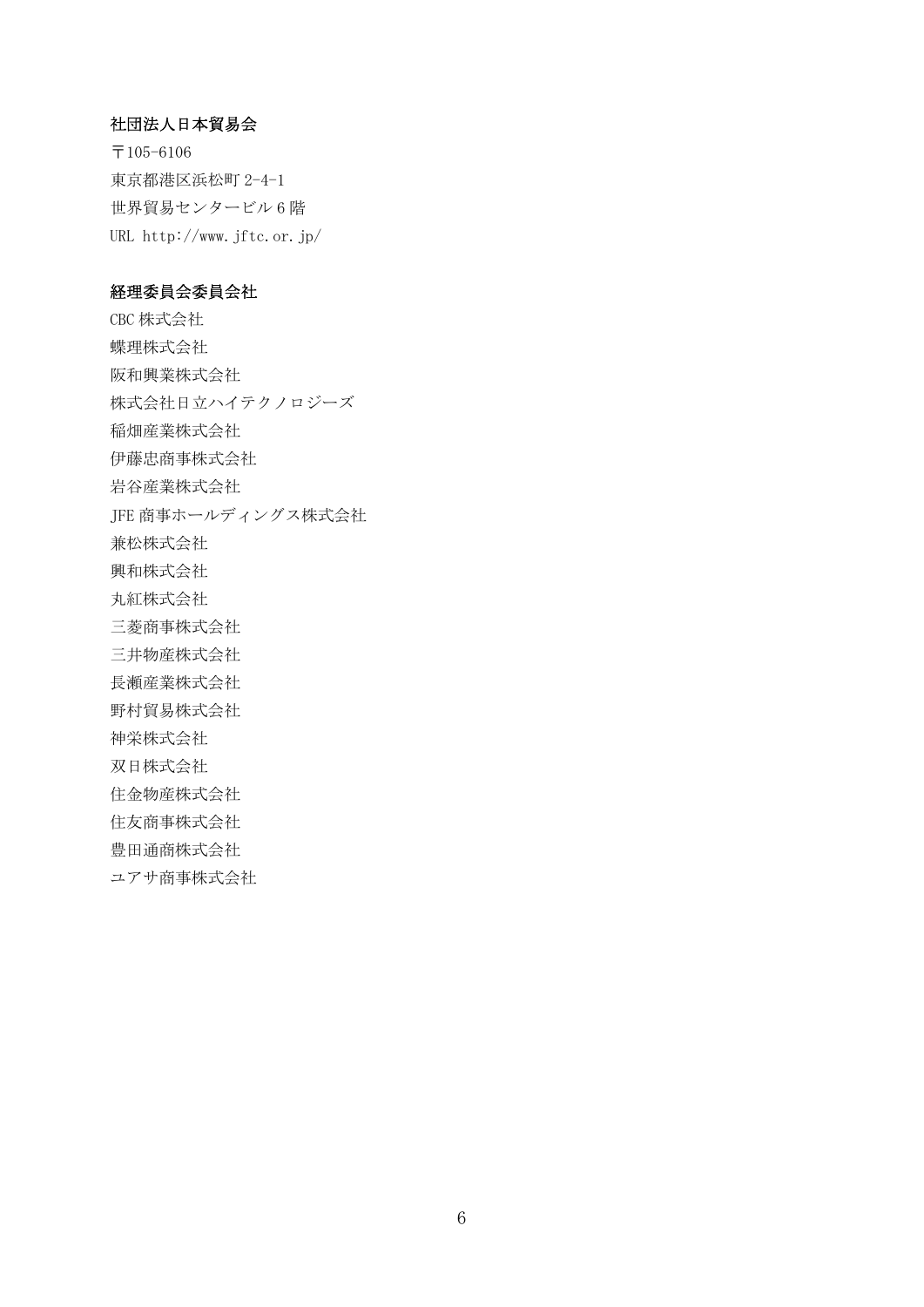December 27, 2011 Accounting & Tax Committee Japan Foreign Trade Council, Inc.

To the International Accounting Standards Board

# Comments on "Investment Entities"

The following are the comments of the Accounting & Tax Committee of the Japan Foreign Trade Council, Inc. (JFTC) made in response to the solicitation of comments regarding the International Accounting Standards Board Exposure Draft "Investment Entities". The JFTC is a trade-industry association with trading companies and trading organizations as its core members, while the principal function of its Accounting & Tax Committee is to respond to developments in domestic and international accounting standards. (Member companies of the Accounting & Tax Committee of JFTC are listed at the end of this document.)

# I. General Comments

This Exposure Draft (ED) proposes an exception to the IFRS principle regarding the consolidation of all controlled entities, and would require an investment entity to measure all of its investments at fair value through profit or loss (FVTPL).

When portfolio investment is the entity's purpose, this exception would enable the entity to measure the investment in light of the nature of the business, and to reflect the intent and the strategy of the investment in the financial statements. Therefore, we basically agree with the IFRS concept of "investment entity" and the criteria of an investment entity.

However, we believe that an exception to consolidation should also be allowed in the consolidated financial statements of a parent company that does not meet the criteria of an investment entity.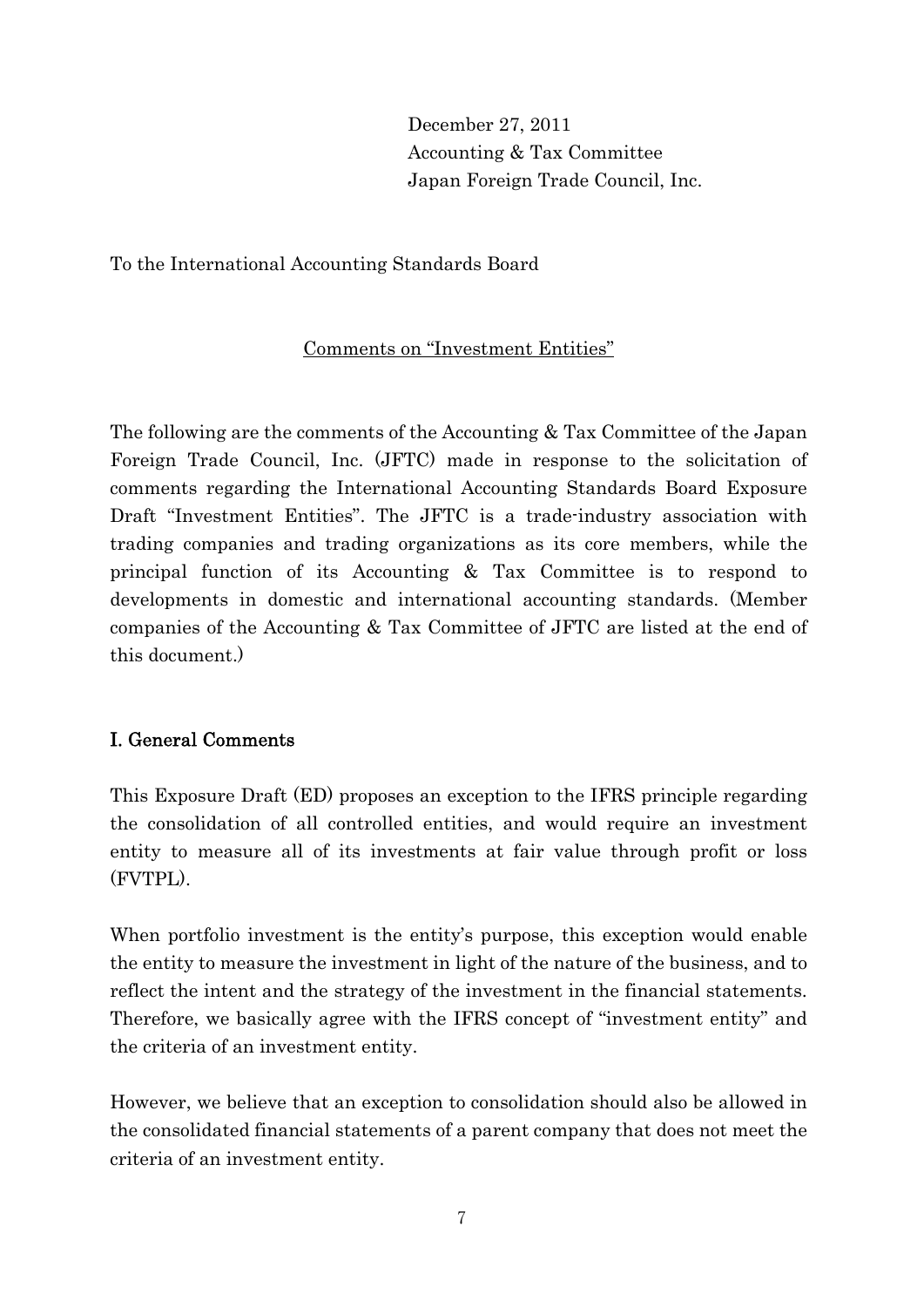The FASB has also published exposure drafts on "Investment Companies" and "Investment Property Entities." It appears that some differences exist in the content of the proposals made in the FASB exposure drafts and this ED. In the interest of convergence, we request that due consistency be maintained with the FASB.

## II. Specific Issues (Comments on Questions)

### Question 1

We agree.

 $\triangleright$  We agree with the proposal for measurement at fair value. The economic nature of a transaction should be properly reflected in the financial statements. Regardless of the level of control or influence over investees, the purpose of investment by an investment entity is the realization of capital gains and investment income (dividends and interest). Therefore, we believe that measurement at fair value is appropriate.

## Question 2

We agree with all of the criteria of an investment entity, with the exception of "pooling of funds" stipulated in paragraph 2 (d).

## Question 3

The stated entity would constitute a general type of investment advisory business, and its services would not go as far as to undermine net investment. Therefore, such an entity should be eligible to qualify as an investment entity.

## Question 4

The stated entity should be eligible to qualify as an investment entity.

 $\triangleright$  Even in the case of a wholly owned investment vehicle, there is no difference in the nature of the investment insofar as the purpose is to realize capital appreciation and/or dividend income. The essential objective of accounting standards is to provide an accurate picture of the reporting entity. Therefore,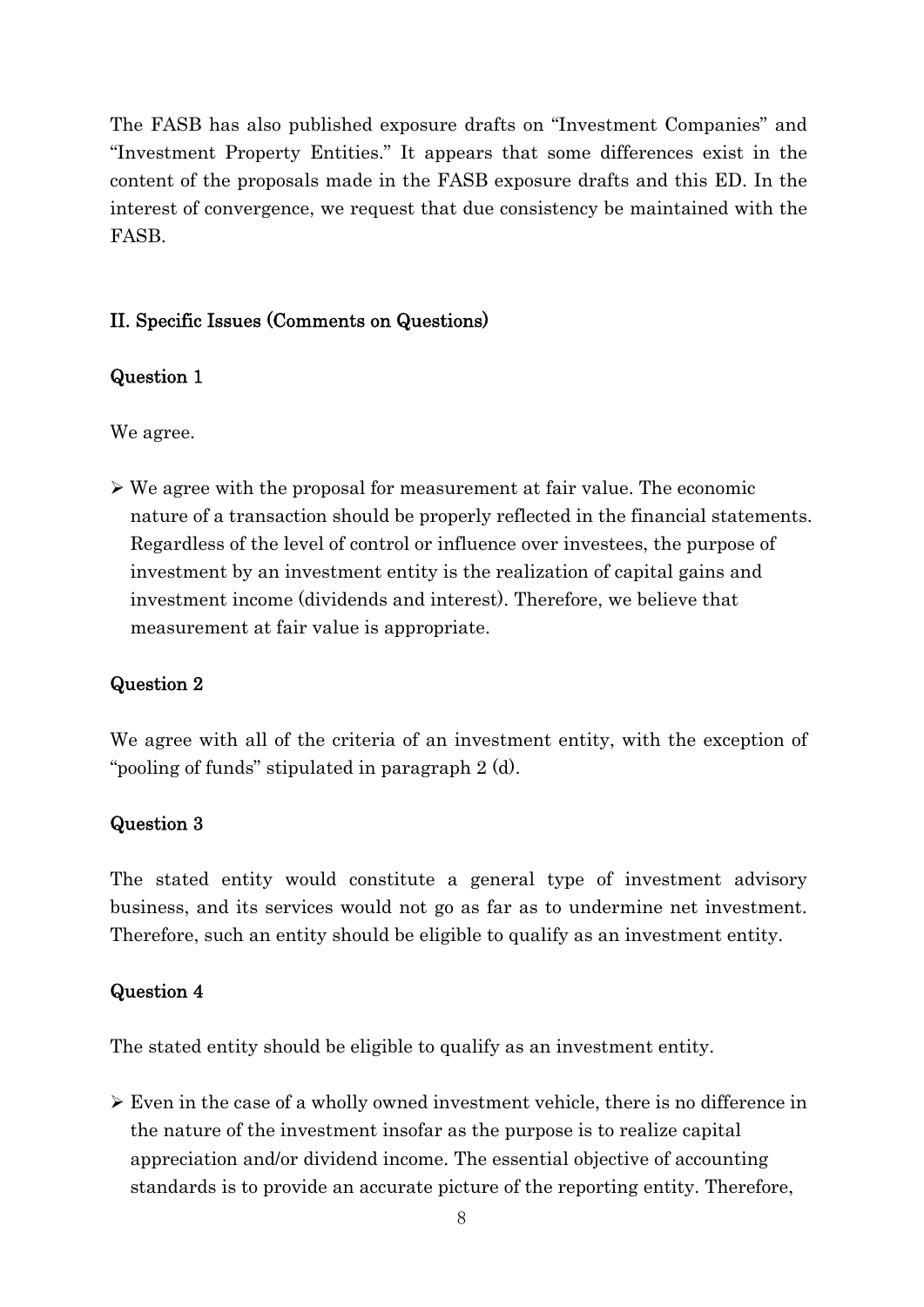we believe it is not necessary to stipulate the participation of another investors that are unrelated to the parent company.

# Question 5

We agree.

¾ All assets owned by an investment entity should be subject to FVTPL treatment. We believe this would provide investors with the most useful information.

# Question 6

For the following reasons, except in such cases where the parent company is itself an investment entity, we do not agree that the parent company of an investment entity should be required to consolidate the controlled entities that it holds through subsidiaries that are investment entities.

- $\triangleright$  Regardless of whether the parent company is an investment entity, the purpose of investment would normally be thought to be the same for a subsidiary that is an investment entity and the parent company that controls it.
- ¾ We can say that FVTPL treatment was adopted because it was understood that consolidated information was not the most useful information in the case of an investment entity. This information would not be any more useful if included in the consolidated financial statements of the parent company of the investment entity. Therefore, there is no need to change the accounting method based on whether or not the parent company is an investment entity. Moreover, from the perspective of the comparability of financial statements, FVTPL should be used as the uniform accounting method. The same conclusion can be drawn from the perspective of the protection of creditors. That is, even if the investments of an investment entity were to be recognized as assets in the consolidated financial statements of the parent company of the investment entity, it would not be possible to freely dispose of these assets for the purpose of debt repayment. Hence, there is a strong possibility that the recognition of such assets would mislead investors in their judgment.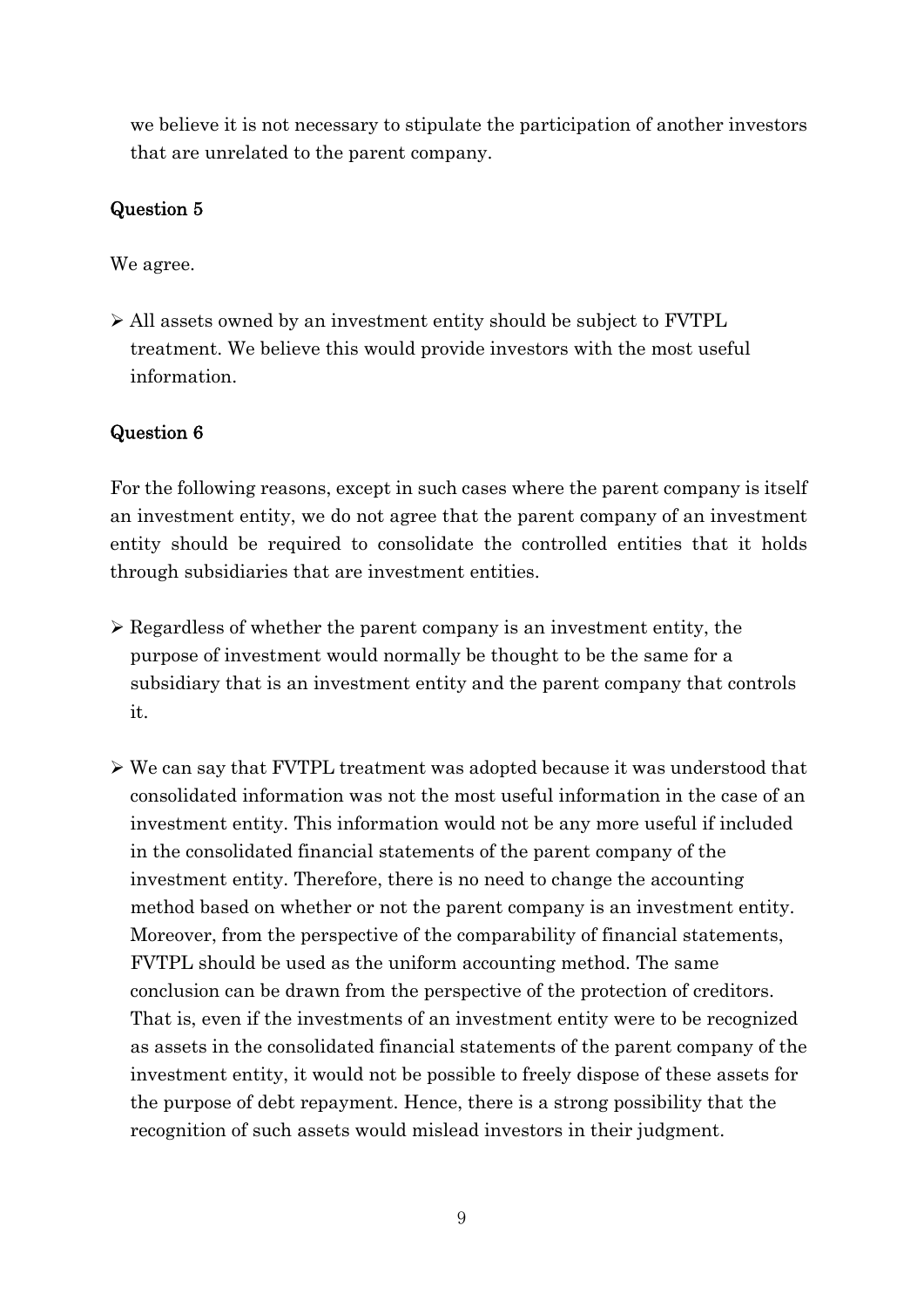$\triangleright$  While we appreciate the IASB's concern stated in paragraph BC16, we believe this matter should be treated under internal control or external audit. Accounting standards should establish rules that comply with principles that facilitate the appropriate provision of useful information to investors. The formulation of standards that do not reflect the reality of the reporting entity should be avoided.

# Question 7

We do not agree.

- ¾ The ED proposes a broad range of disclosure requirements. However, ultimately, it is investment income and loss as measured at FVTPL that is important. From the perspective of usefulness and importance to users of financial statements, as well as from the perspective of reducing the administrative burden on preparers of financial statements, we request that the following disclosure requirements and their particulars be reconsidered.
	- Extensive use of detailed per-share information, such as for net assets and net investment income or loss at the beginning and end of each period.
	- Summary financial statements of subsidiaries, affiliates, and other companies in which the entity holds significant noncontrolling interests, as required under IFRS 12 Disclosure of Interests in Other Entities.
- $\triangleright$  To avoid additional administrative burdens, it would be desirable to keep the range of disclosure within the limits of information that is currently available and on hand. Disclosure of information pertaining to key business matters, such as investment amount and price of sale, should not be required. Furthermore, we request that the disclosure requirements for the parent company of an investment entity that is not itself an investment entity be clarified.

# Question 8

We agree.

However, we request that it be clearly stated that, also for entities that are adopting IFRSs for the first time, the proposals are to be applied prospectively,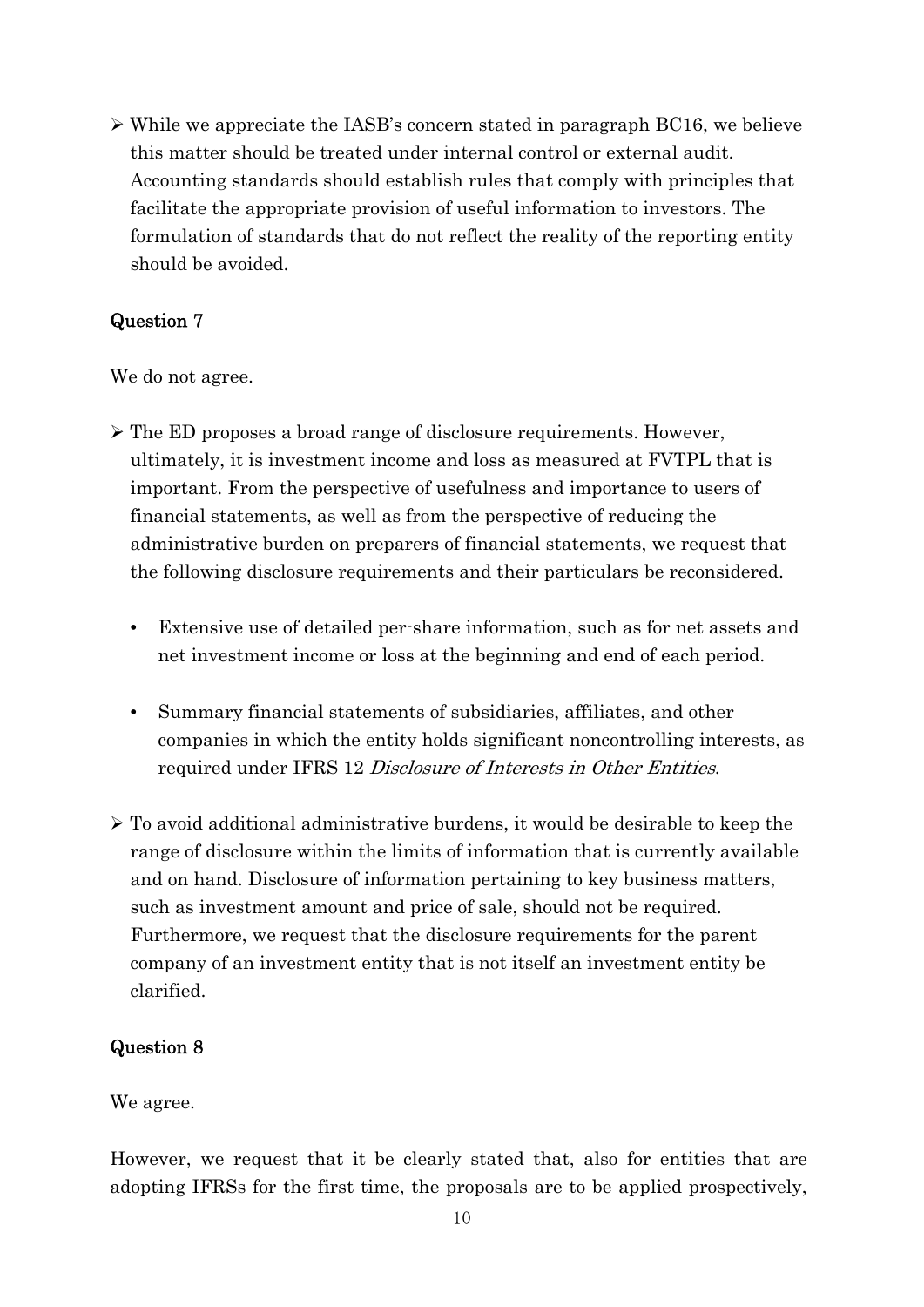not retroactively. As stated in the views of the IASB, we believe that retroactive application is administratively difficult and does not provide any useful information to investors.

# Question 9

To maintain consistency with accounting under consolidation (all controlled investees are, in principle, consolidated; fair value measurement applies only to entities that qualify as investment entities, and is mandatory for such entities), we agree with proposal (a), which stipulates that the mandatory measurement exemption would apply only to investment entities.